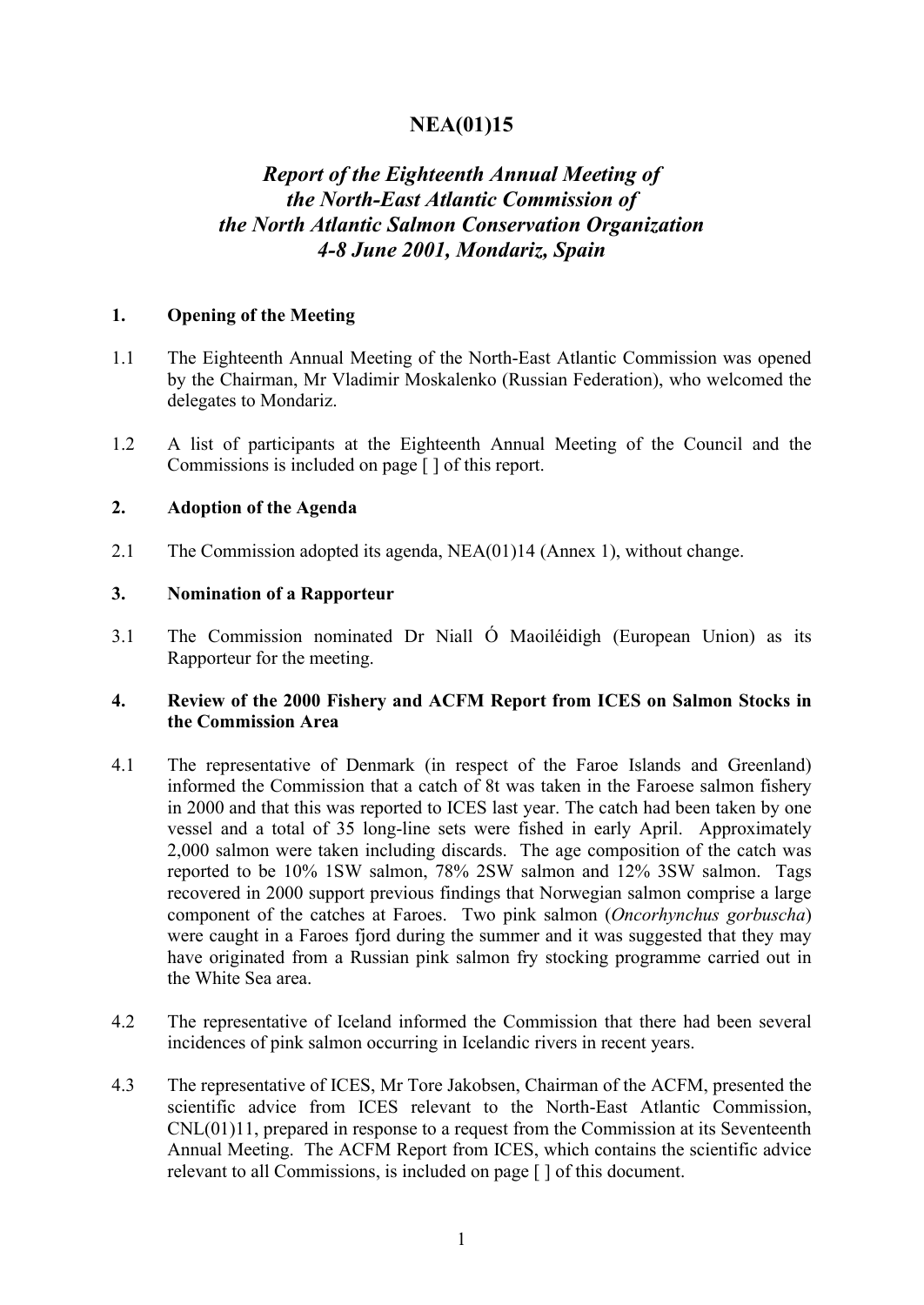- 4.4 The representative of the European Union sought confirmation that the poor status of stocks in the Commission area was the main reason why ICES had advised against any mixed stock fisheries. The representative of ICES agreed with this interpretation but stated that there were also concerns regarding other fisheries. Compared to the historic levels the state of stocks is poor but there has been some improvement, particularly in northern areas.
- 4.5 The representative of the European Union asked whether the degree of uncertainty and risk was considered by ICES to be the same or greater than that involved when providing advice for the West Greenland Commission. The representative of ICES responded that the degree of uncertainty could be argued. There were concerns also about the mixed character of the fisheries. He explained that although some rivers show a healthy development, mixed stock fisheries do not differentiate among individual rivers and this was a part of the justification for the advice given by ICES.
- 4.6 The representative of the European Union stressed that he needed to have a clear understanding of this issue. He suggested that the model used to set a quota for West Greenland was probably correct but that the quality of the input data being used had deteriorated. On reading the ICES report he had come to the conclusion that because there was far less information available for the NEAC area compared to the West Greenland area, the situation was even more uncertain for the NEAC stocks and he sought clarification from ICES. The representative of ICES agreed with this opinion and confirmed that in situations where there was more uncertainty it was necessary to be even more cautious.
- 4.7 The representative of the European Union suggested that the other delegations should also be very cautious when considering the advice from ICES and be prepared to take decisions which reflect the biological situation. All Parties had agreed to adopt the Precautionary Approach. He pointed out that the general situation was gloomy. In this regard he suggested that while caution with regard to the fishery was urged this should not preclude the Faroes from carrying out a research fishery as this was needed to provide important information. He concluded by saying that the scientific advice cautioning against mixed stock fisheries in the NEAC area was very clear, even more clear than for West Greenland. The European Union noted that no other delegation had taken the floor on this issue and he concluded, therefore, that everyone was in agreement with the position of the European Union and ICES, i.e. that in consideration of the poor condition of the stocks and no clear advice, then the Precautionary Approach should be taken.
- 4.8 The represent of Denmark (in respect of the Faroe Islands and Greenland) remarked that the Faroese delegation had not given the European Union any authority to interpret the ICES advice on their behalf.
- 4.9 The representative of Iceland informed the Commission that there had been a significant reduction in multi-sea-winter (MSW) salmon stocks in northern Iceland over the last 10 years and agreed that there was a need for extreme caution in exploiting MSW stocks in mixed stock fisheries. He asked ICES if aquaculture escapes from southern Europe were occurring in Norwegian coastal waters. The representative of ICES confirmed that there is some evidence that fish farm escapees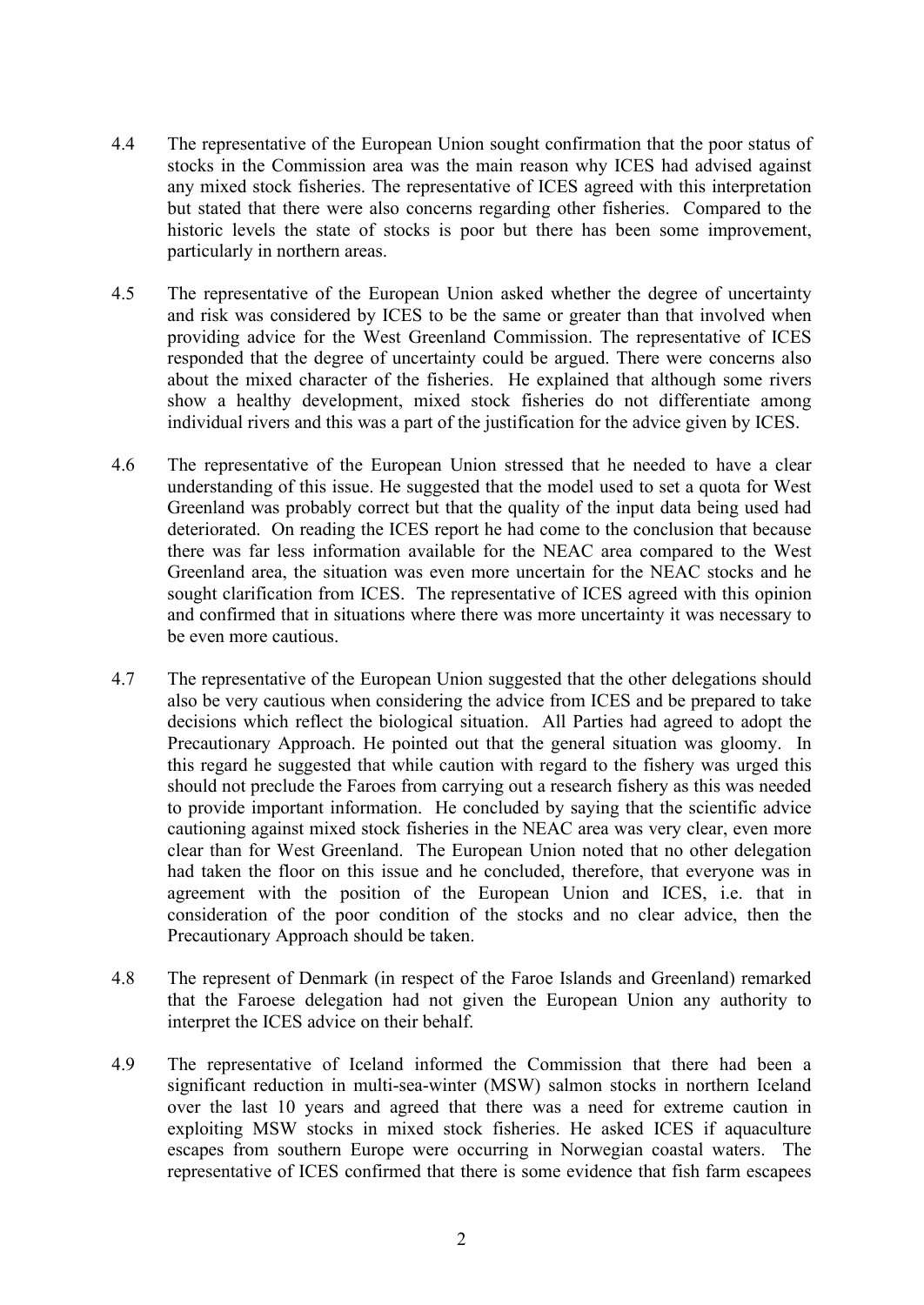from more southerly areas migrate north and end up in Norwegian waters and may enter rivers to spawn. The indication was that they followed the same migration pattern as wild fish but there was no conclusive evidence of this.

- 4.10 The representative of the European Union sought clarification from Denmark (in respect of the Faroe Islands and Greenland) of their interpretation of the ACFM advice.
- 4.11 The representative of Norway agreed that there was a need to be cautious and asked ICES if it was possible to highlight the areas or fisheries in which most harm was likely to occur to stocks. The representative of ICES indicated that there was no specific calculation to illustrate whether this was more significant in one area than in another. Mortality rates would need to be calculated for these different areas. However, the further the catch was taken from the river the greater the uncertainty will be about stock origin.
- 4.12 The representative of the European Union presented paper NEA(01)7 (Annex 2) which outlined progress in the EU-funded concerted action on a co-ordinated approach towards the development of a scientific basis for management of wild Atlantic salmon in the North-East Atlantic.

#### **5. Salmonid Introductions and Transfers**

- 5.1 The Secretary introduced papers NEA(01)4 (Annex 3) and NEA(01)6 (Annex 4) detailing the returns under the Resolution to Protect Wild Salmon Stocks from Introductions and Transfers. He also introduced NEA(01)3 (Annex 5) which provides a definition of the term "non-indigenous". The Commission agreed to further consider a definition of "non-indigenous" at its next annual meeting but to aid the Parties in completing their returns for 2002 the Commission agreed to use the definition adopted by the North American Commission of NASCO for the interim, i.e. "Not originating or occurring naturally in a particular environment, introduced outside its native or natural range".
- 5.2 The representative of Iceland reminded the Commission that there would be a meeting in Vancouver in 2002 where this issue of "non-indigenous" might be considered. He drew the attention of the Commission to his presentation for the Special Liaison Meeting (CNL(01)42) which includes much information in relation to introductions and transfers.
- 5.3 The representative of Norway stated that he was satisfied with the new format of the returns and suggested that it be used in future years. However, he expressed concern about the movement of non-indigenous fish and of salmon eggs from outside the Commission area into the area, which did not appear to be consistent with the Resolution.
- 5.4 The representative of the European Union indicated that he was unaware of the purpose of the importation to Scotland of 500,000 salmon ova from Tasmania. Similar introductions had taken place since 1995 although he did not have specific details or numbers. The salmon ova originated from the Philips River in Canada and had been introduced to Tasmania in 1988. No further transfers to Tasmania from this source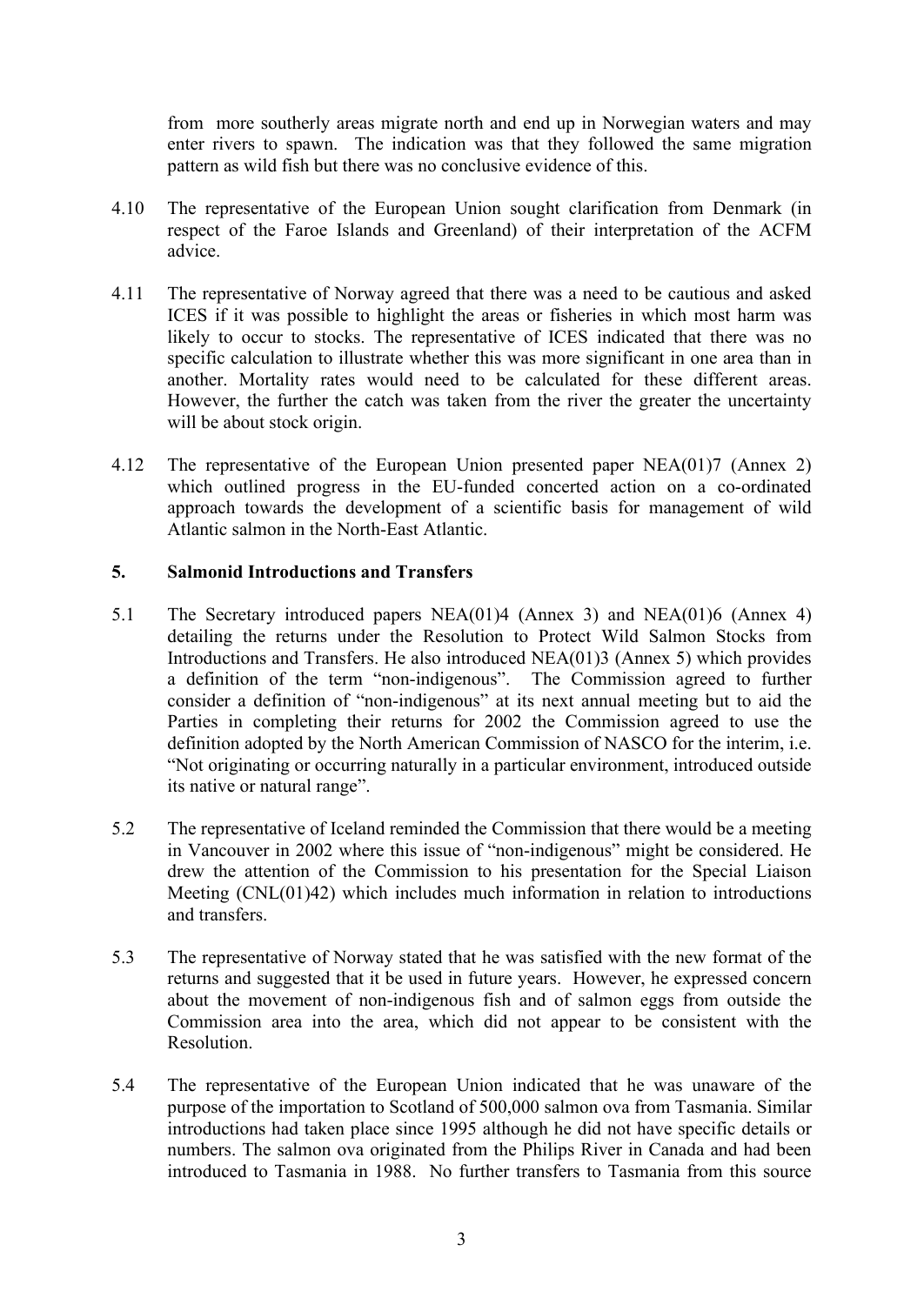had taken place since 1988. The importation was subject to a licence issued by the Scottish authorities and conformed to EU Directive 91/67/EC. He reminded the Commission that while NASCO had agreed the guidelines, they were not legally binding. The representative of Norway agreed that while the guidelines were not legally binding it is not good for the credibility of NASCO if the Resolution is not adhered to. The representative of the European Union agreed that this was a weakness in the system and that there is a moral and political obligation to adhere to the Resolution. He undertook to communicate the situation to the relevant Member **States** 

- 5.5 The representative of Norway thanked the representative from the European Union for this response and further enquired whether he had any information regarding the importation to the United Kingdom of rainbow trout eggs from South Africa. The representative of the European Union indicated that he had no information at this time and that he would provide information on this at a later date.
- 5.6 The representative of the Russian Federation provided details of the pink salmon stocking programme in Russian waters which had been carried out since 1956. In some years up to 50 million fry had been released. These had been imported from the Far East. The last import in 1998 had been of 5 million ova but there were very high mortalities and only 160,000 larvae were released. From this release 8,000 fish returned to rivers in 2000. Eggs were obtained from adult pink salmon returning to the River Umba on the Kola peninsula in 1999. Forecast returns from these releases were between 30,000 and 40,000 fish. He stated that he understood that these introductions may be of some concern to NASCO but that they were very important locally from a socio-economic perspective. He indicated that virtually self-sustaining runs of pink salmon had become established in some rivers, with returns every second year, and that there were plans to collect eggs in 2001 for release in future years.
- 5.7 The representative of Norway suggested that this issue also touched on the issue of defining "non-indigenous" and asked whether this was the first time this had been carried out in the River Umba. The representative of the Russian Federation replied that stocking had been carried out for 40 years and that there was a hatchery for incubating imported eggs on this river.
- 5.8 The representative of Norway pointed out that Article 4 of the Resolution states that "no non-indigenous fish should be introduced into a river containing Atlantic salmon without a thorough evaluation of the potential adverse impacts on the Atlantic salmon population(s) which indicates that there are no risks of adverse ecological interactions".
- 5.9 The representative of Iceland stated that in 1965, 140 pink salmon had been recaptured in Icelandic rivers in one year and that he understood that Norway had also reported high numbers. He asked for clarification from the representative of Norway as to whether there may have been self-sustaining populations of pink salmon in Norway. The representative of Norway replied that to the best of his knowledge Norway has never had any self-sustaining populations of pink salmon.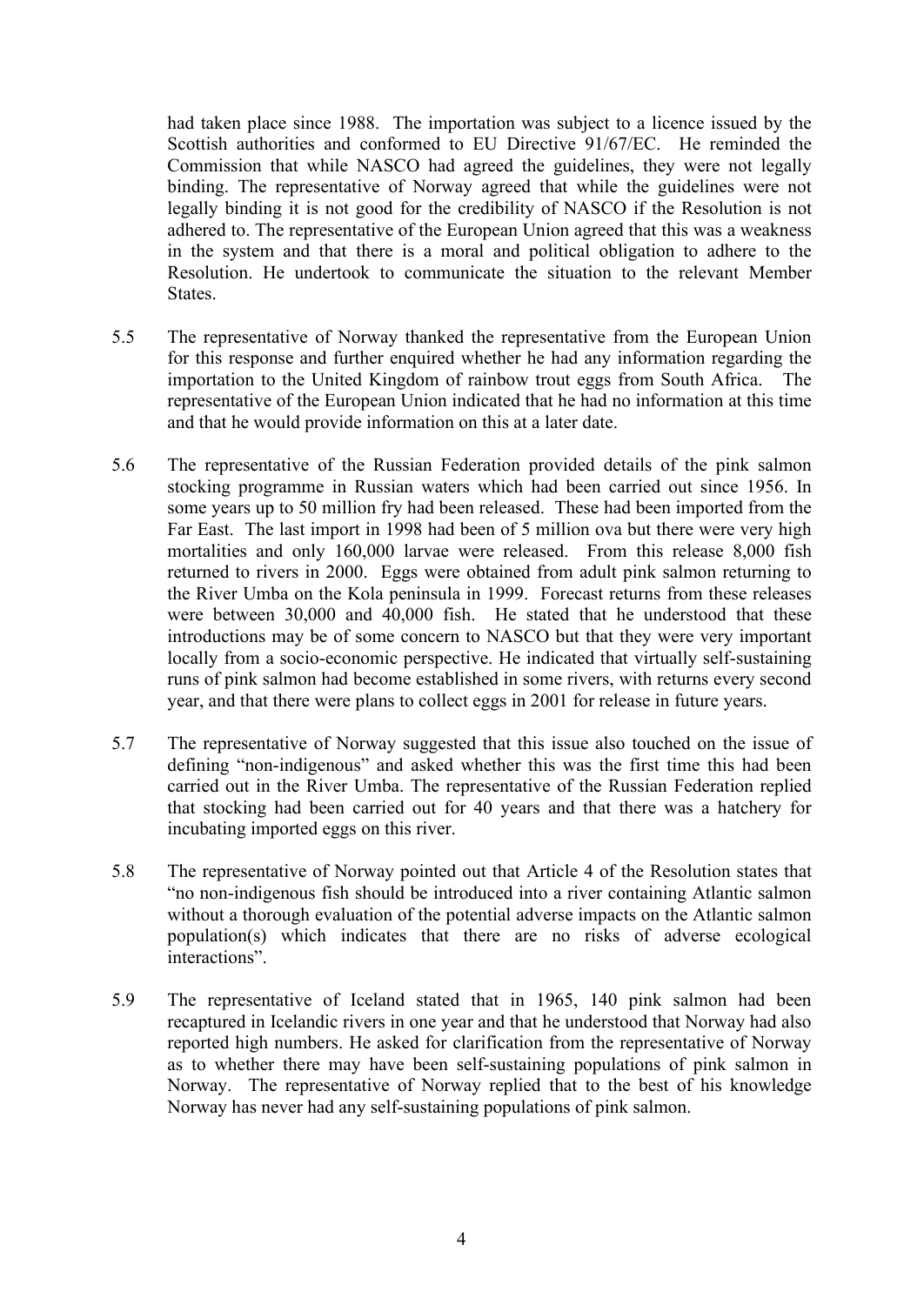#### **6. Application of the Precautionary Approach to the Work of the Commission**

- 6.1 The Chairman of the Commission referred to the provisional adoption by the Council last year of the decision structure for mixed stock and single stock fisheries contained in Annex 4 of document CNL(00)18. This was to be applied to a number of rivers with different stock status and where different management policies applied and the Contracting Parties had agreed to present specific examples in 2001 with a view to carrying out a full review of the decision structure by the SCPA in 2002.
- 6.2 Documents were tabled by the European Union, NEA(01)12, Norway, NEA(01)8, and the Russian Federation, NEA(01)9 which provided initial comments based on examples of applying the decision structure for fisheries management.
- 6.3 The Secretary noted that some of the reports had indicated that there were clearly some improvements that could be made to the decision structure and these might be usefully considered at the SCPA meeting in 2002.

## **7. Regulatory Measures**

- 7.1 The representative of the European Union presented NEA(01)10 (Annex 6) relating to new measures taken in 2001 in the UK and Ireland to protect salmon stocks, and NEA(01)11 (Annex 7) which provided background information on European Union measures taken to protect salmon. The representative of Iceland reminded the Commission of the measures he had outlined in CNL(01)42 and agreed to make available to the Commission a translation of the Freshwater Fisheries Act next year. He pointed out that there were no changes to regulations in Iceland since the last notification.
- 7.2 The representative of Norway referred to reductions in fishing seasons and to the establishment of two new Working Groups to examine the scientific basis for regulating fisheries and quota-based management.
- 7.3 The Chairman of the Commission noted that no quota had been set for 2001 but noted that Denmark (in respect of the Faroe Islands and Greenland) had committed to managing the fishery on the basis of ICES advice and in a precautionary manner.
- 7.4 The representative of Denmark (in respect of the Faroe Islands and Greenland) indicated that the regulatory measure for 2001 was a politically balanced solution and that they could agree to this arrangement for another year.
- 7.5 The representative of the European Union asked the representative of Denmark (in respect of the Faroe Islands and Greenland) to indicate what measures had been applied in 2001 and whether there had been any fishing so far and to comment on whether there would be a fishery towards the end of the year. The representative of Denmark (in respect of the Faroe Islands and Greenland) stated that it was usual to fish in spring but that there had been no catch in spring 2001. Management was on the basis of individual boat licences with specific limitations on effort and the gear permitted.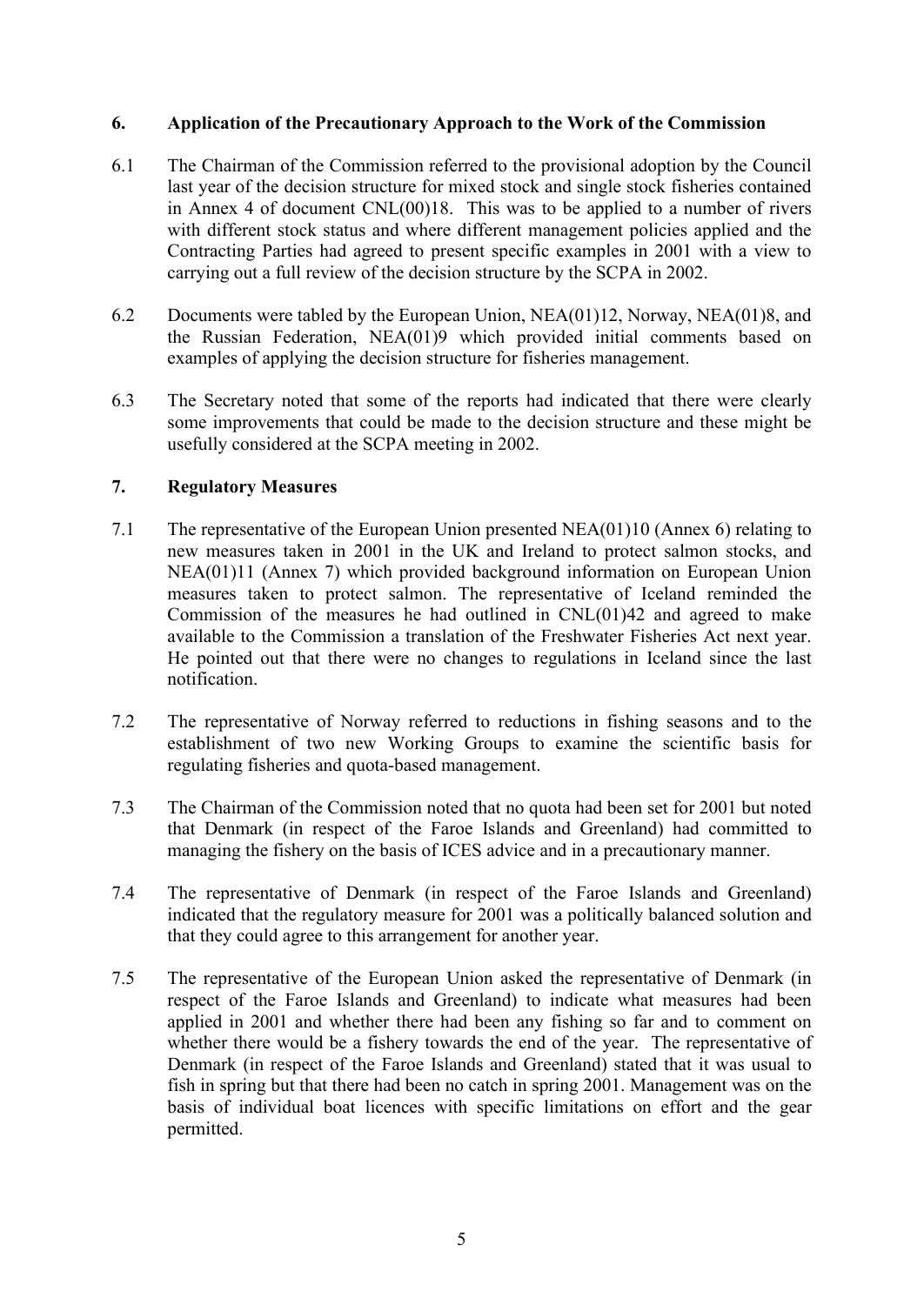- 7.6 The representative of the European Union asked if the specific regulations from 2000 had remained in force to manage a fishery if it took place. The representative of Denmark (in respect of the Faroe Islands and Greenland) stated that the new agreement had superseded the 2000 regulatory measure. The representative of the European Union reiterated that the agreement for 2001 was a politically based agreement and questioned whether any legal basis existed to restrict the fisheries. If this was not the case he asked how the Faroese authorities intend to manage the fishery if it takes place.
- 7.7 The representative of Norway asked for confirmation that Denmark (in respect of the Faroe Islands and Greenland) would operate the fishery to ensure that relevant scientific information could be obtained. He asked the representative of Denmark (in respect of the Faroe Islands and Greenland) to confirm that the fishery had not been conducted so far in 2001 and that if it commenced this information would be passed to NASCO. The representative of Denmark (in respect of the Faroe Islands and Greenland) confirmed this and indicated that the Faroese authorities had not received any applications to fish. If and when this occurs the conditions for the fishery will be specified on the licence.
- 7.8 The representative of Norway indicated that they had supported the agreement last year because Faroes had indicated that they would act in a responsible manner. He sought confirmation that Faroes would continue to act in a responsible manner. This was confirmed by the representative of Denmark (in respect of the Faroe Islands and Greenland).
- 7.9 The representative of Iceland suggested that while he was not in support of mixed stock fisheries, it would be very useful to have information for the scientific work of ICES.
- 7.10 The representatives of the European Union and Norway sought further clarification of the proposed management intentions of the Faroese authorities with respect to a fishery in 2001 and beyond.
- 7.11 The representative of Denmark (in respect of the Faroe Islands and Greenland) reminded the Commission that they had already made a proposal to retain the same regulatory measure in 2002 as applied in 2001. In this regard, the fishery would be carried out with due attention to ICES advice on managing the fishery in a precautionary manner. NASCO would be informed of all licences issued and the conditions of these licences including catch allocation, gear, seasons, minimum fish size, etc. It was pointed out, however, that no catch had been taken in 1999, only a small catch of 8 tonnes was taken by one boat in 2000 and no applications had been received to date for fishing for the rest of 2001, and it is not anticipated that there will be interest in salmon fishing in 2002. This is probably because fishermen are more interested in fishing for cod which appeared to be abundant and which were commanding higher prices than usual.
- 7.12 The representative of the European Union expressed his amazement at the suggestion that the Commission should continue with the same regulatory measure in 2002 which had applied in 2001 as there had been no genuine measure for 2001. He reminded the Commission that as a compromise, starting in 1994, the Commission had decreased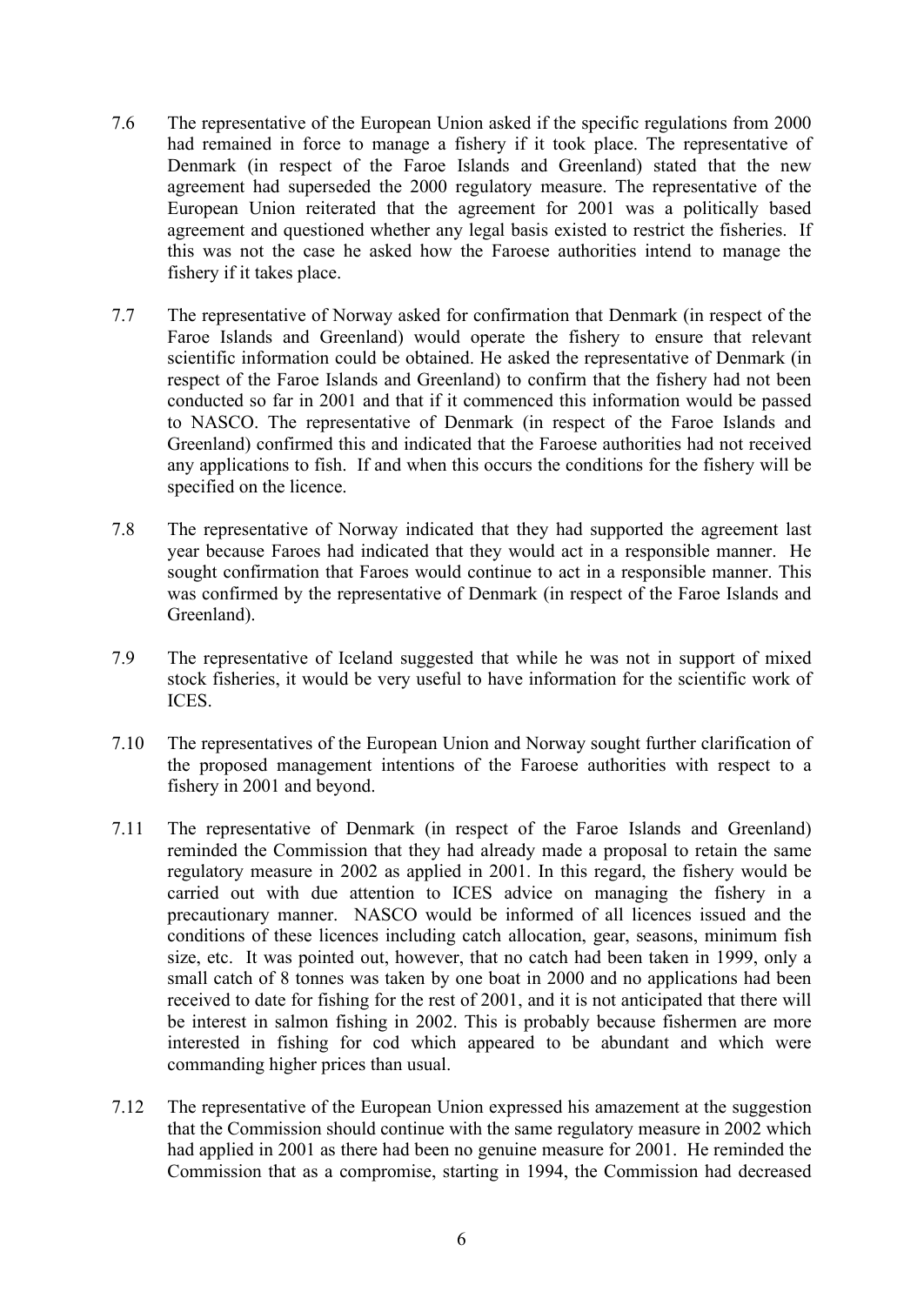the TAC by 30 to 40 tonnes each year in order to improve the biological status of the stocks concerned. This stopped in 2000 when Denmark (in respect of the Faroe Islands and Greenland) refused to decrease the TAC below 300 tonnes for political reasons but had undertaken to fish only 260 tonnes. He was worried about the lack of assurance from the representative of Denmark (in respect of the Faroe Islands and Greenland) although he noted their intention to fish in accordance with the Precautionary Approach and restrain the fishery. He questioned whether this should be interpreted as a commitment by Faroes not to catch more than 260t.

- 7.13 The representative of Denmark (in respect of the Faroe Islands and Greenland) stated that the political circumstances prevailing last year were still valid this year.
- 7.14 The representative of the European Union stated that he was sad to see that a Contracting Party of NASCO could not accept a TAC for political reasons but wanted an open-ended contract to fish. This was not, in his opinion, acceptable and he wished to underline this emphatically. He stated that he wanted to make it very clear that the European Union believes that a TAC of 200 tonnes for 2002 would be appropriate. He noted that the discussion was more like a monologue from the European Union delegation as only he and the Chairman had spoken substantially on the issue. In order to correct the balance of the discussion he proposed that there should be a small round-table dialogue from all delegations in plenary to inform the Commission what each felt would be an appropriate regulatory measure in 2002. As only opinions and remarks made during plenary can be inserted in the report this would ensure that the report was properly balanced.
- 7.15 The representative of Iceland stated that Iceland's view on mixed stock fisheries was well known and that it was clear from the ICES advice that the situation for two-seawinter salmon in the North-East Atlantic is very bad. It was the view of his delegation that there should be no mixed stock fisheries on these stocks for the next year and that this was consistent with the precautionary principles which NASCO had adopted.
- 7.16 The representative of Norway referred to Norwegian interventions at last year's Commission meeting which were still valid. The message had been clear that they could support a very small research fishery only and this was an obvious conclusion in the light of the ICES advice. When Norway agreed to the measure last year it was on the basis that they believed that the Faroes would act in a responsible and precautionary manner and they had proven this. There would be two main reasons why Norway would support a similar regulation this year. These were the belief that Faroes would again act responsibly and the high likelihood that any catch would be small given the current circumstances at Faroes. However, while he would accept a similar regulation in 2002 he was more concerned about what would happen in the fishery in subsequent years.
- 7.17 The representative of the Russian Federation stated that he supported what had been said by the representatives of the European Union, Iceland and Norway. He noted that it was vital to reduce and eventually close the fishery on mixed stocks at Faroes. His delegation would like to see concrete practical steps aimed at reducing the fishery at Faroes.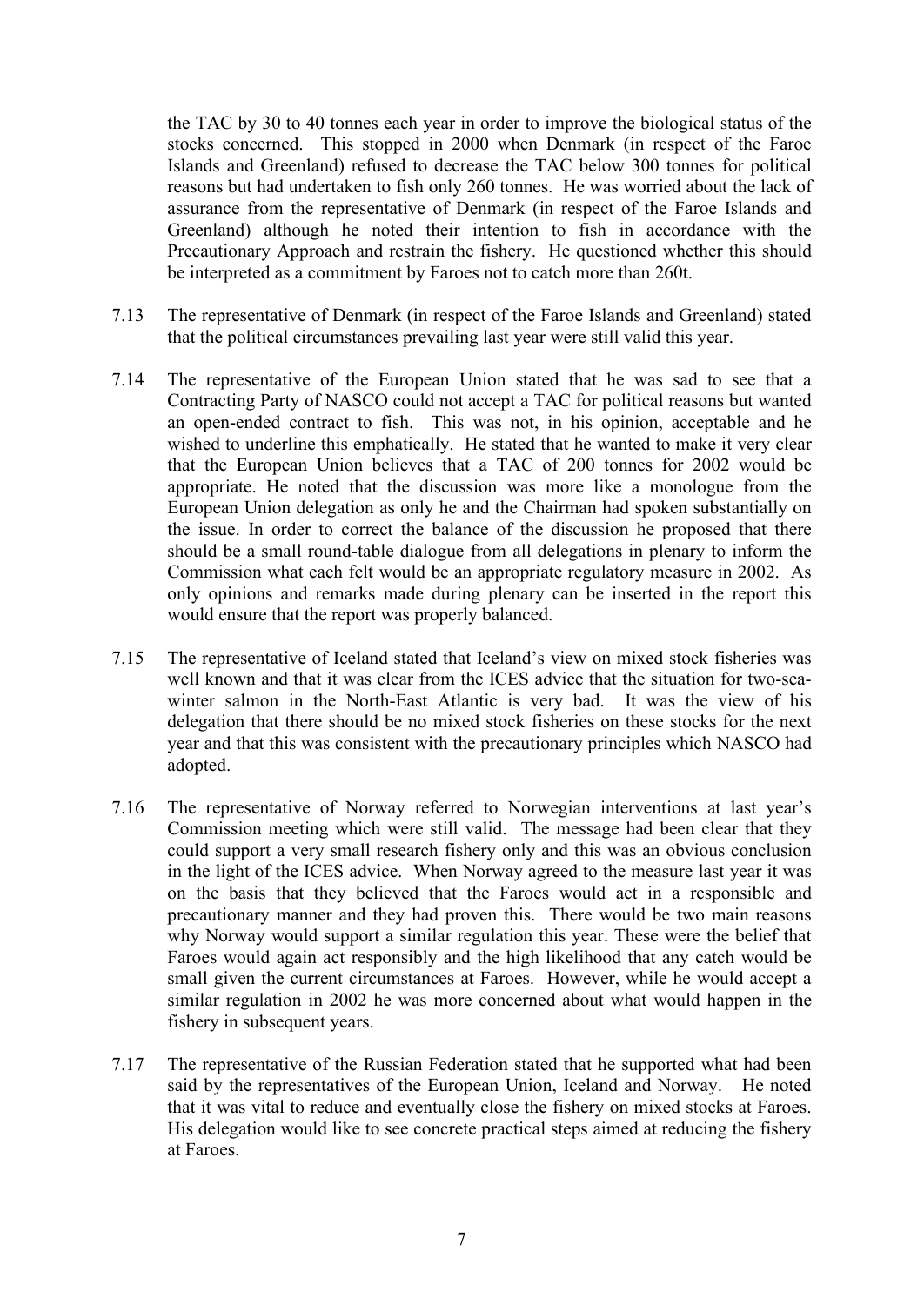7.18 The representative of the European Union highlighted a number of points. He noted that the Faroes have a right to fish but such a fishery can only be allowed under regulatory measures agreed by NASCO when the state of the stocks permits. Some fishing is necessary to allow the status of the stocks to be monitored and fishing on mixed stocks should be restricted to experimental or research fisheries designed to increase knowledge of the stocks. However, he accepted the proposal made earlier by the representative of Denmark (in respect of the Faroes Island and Greenland) and Norway, that the agreement applying to 2001 could also apply in 2002. He made the following statement:

"I must also this year put on record the European Union's regret that the Faroe Islands have authorised the resumption of a commercial fishery for salmon. Any significant increase in the size of this fishery would mean an increase in the level of exploitation of Northern and Southern European stocks in mixed fisheries. Such an increase is clearly contrary to the advice we received from ICES which is that great caution should be exercised in the management of these stocks, particularly in mixed stock fisheries, and exploitation should not be permitted to increase. I note that the Faroe Islands has not voiced any disagreement with ICES analyses and advice. I am, therefore, reassured by the commitment that the Faroe Islands has given to manage this fishery in a precautionary manner, with a view to sustainability, taking into account relevant factors. In the view of the European Union, the advice from ICES is a highly relevant factor. I note that in recent years there has been either no catch or a very low catch of salmon by Faroese vessels. In 2000, only 8 tonnes were caught. If, however, there is a significant increase in exploitation in the Faroe Islands fishery, contrary to the ICES advice, I must reserve the right of the European Union to call for a special meeting of this Commission".

- 7.19 The representatives of Norway and Russia stated that they supported the statement of the European Union. The representative of Iceland stated that while he agreed with the statement he would abstain from voting.
- 7.20 The representative of Denmark (in respect of the Faroe Islands and Greenland) made the following statement:

"Mr Chairman, When at our last annual meeting we decided on the regulatory measures for the Faroese fishing of salmon for the year 2001, the representative of Denmark (in respect of the Faroe Islands and Greenland) made a statement (contained in Annex 8 of this report) which outlined how the Faroese fisheries authorities understood the arrangement and its context. I want to draw your attention to that statement. The operative parts of it will still be valid for 2002. I can also make some remarks which reflect the substance of that statement. We still note that the really serious problems faced by particular stocks, notably in the southern part of Europe, were not created by the Faroese fisheries. Those problems will primarily have to be addressed at their source, in the river states. We have often invited river states to make binding commitments to NASCO on specific actions, but always in vain. We do not say, however, that the river states are doing nothing. But, apparently they prefer to decide themselves what to do, and inform NASCO afterwards. This procedure corresponds well to the arrangement, which we went into last year for 2001, and which we prefer to continue in 2002. As we undertook last year for 2001, we undertake this year for 2002, that we will manage a possible fishery in accordance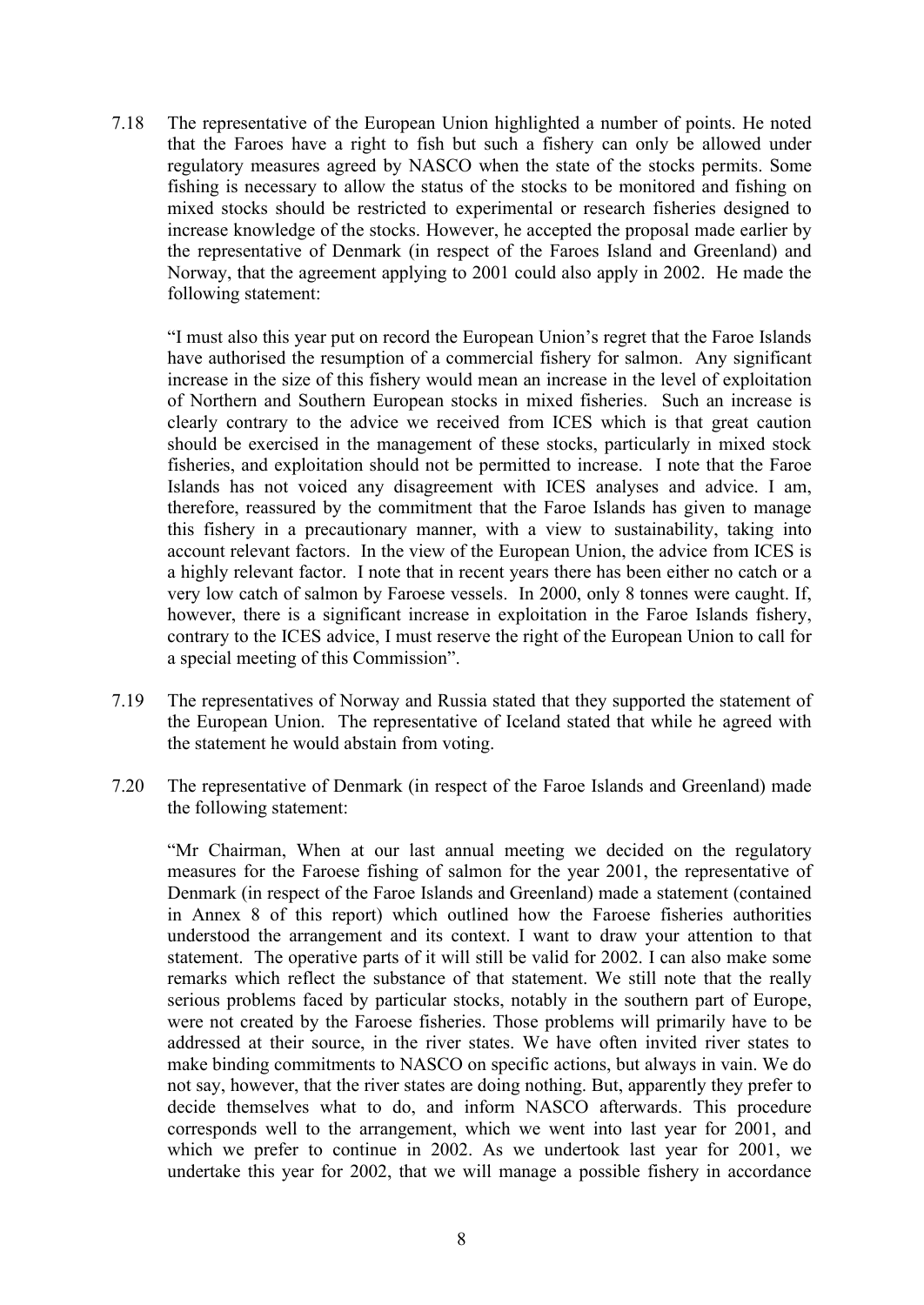with precautionary principles, paying due heed to the advice received from ICES. We will inform NASCO of licences issued, conditions attached to such licences, and the total effort and/or catch allowed, seasonal restrictions, allowed fishing gear, minimum fish size rules, etc. We can also reiterate that the fishery will be monitored closely, and organised in a way which will render the best possible input of scientific knowledge, to the benefit of all salmon regulation in the North-East Atlantic area. We also want to reiterate that we do not necessarily see this arrangement as the permanent solution of the question of how to deal with the rights of the Faroes to an equitable share of the harvestable surplus of salmon in the North-East Atlantic. We should still strive to develop a permanent, mutually acceptable and consistent regime for the management of salmon in the area covered by the North-East Atlantic Commission."

- 7.21 The representative of Norway stated that he appreciated the statement made by the representative of Denmark (in respect of the Faroe Islands and Greenland). However, he pointed out that the points made on homewater regulatory measures were not relevant as it was not within the scope of the North-East Atlantic Commission to make binding homewater regulations.
- 7.22 The representative of the European Union endorsed this view but suggested that there was another point regarding the form of the non-regulatory measure to be agreed and the way it was constructed. There was a clear difference between a regulatory measure and a decision as the latter could not be objected to. He asked the Secretary to ensure that the decision was presented in conformity with the Convention.
- 7.23 The representative of Denmark (in respect of the Faroe Islands and Greenland) acknowledged the response of the representative of Norway to their statement but pointed out that the Convention was a very special arrangement which was not symmetrical and this had caused problems from the outset. There were, however, some elements included in the Convention to bring the balance back more on the side of the mixed stock fisheries in distant waters. These elements related to the overall management of the resource. He suggested that there was more to the Convention than a mechanical application of a fishery model, noting that there were also sections dealing with fishing rights and implications for the distribution of wealth among Parties. He noted that there must be balance between the actions of each Party. Denmark (in respect of the Faroe Islands and Greenland) were expected to make sacrifices which certainly benefited Norway when it could have benefited other fishermen. There was a safety valve in the Convention in this regard. He concluded by stating that his intention was not to have a discussion on polemics but to clarify the interpretation of the regulatory measure by the delegation of Denmark (in respect of the Faroe Islands and Greenland).
- 7.24 The Chairman noted that Faroes had a right to fish and that was also accepted by the Commission. However, he pointed out that the Parties were concerned about the status of stocks. They clearly wanted to see a reduction in catches in the Faroese zone as this was the area where the Convention applied.
- 7.25 The Commission adopted a decision regarding the salmon fishery in Faroese waters for 2002, NEA(01)13 (Annex 9).